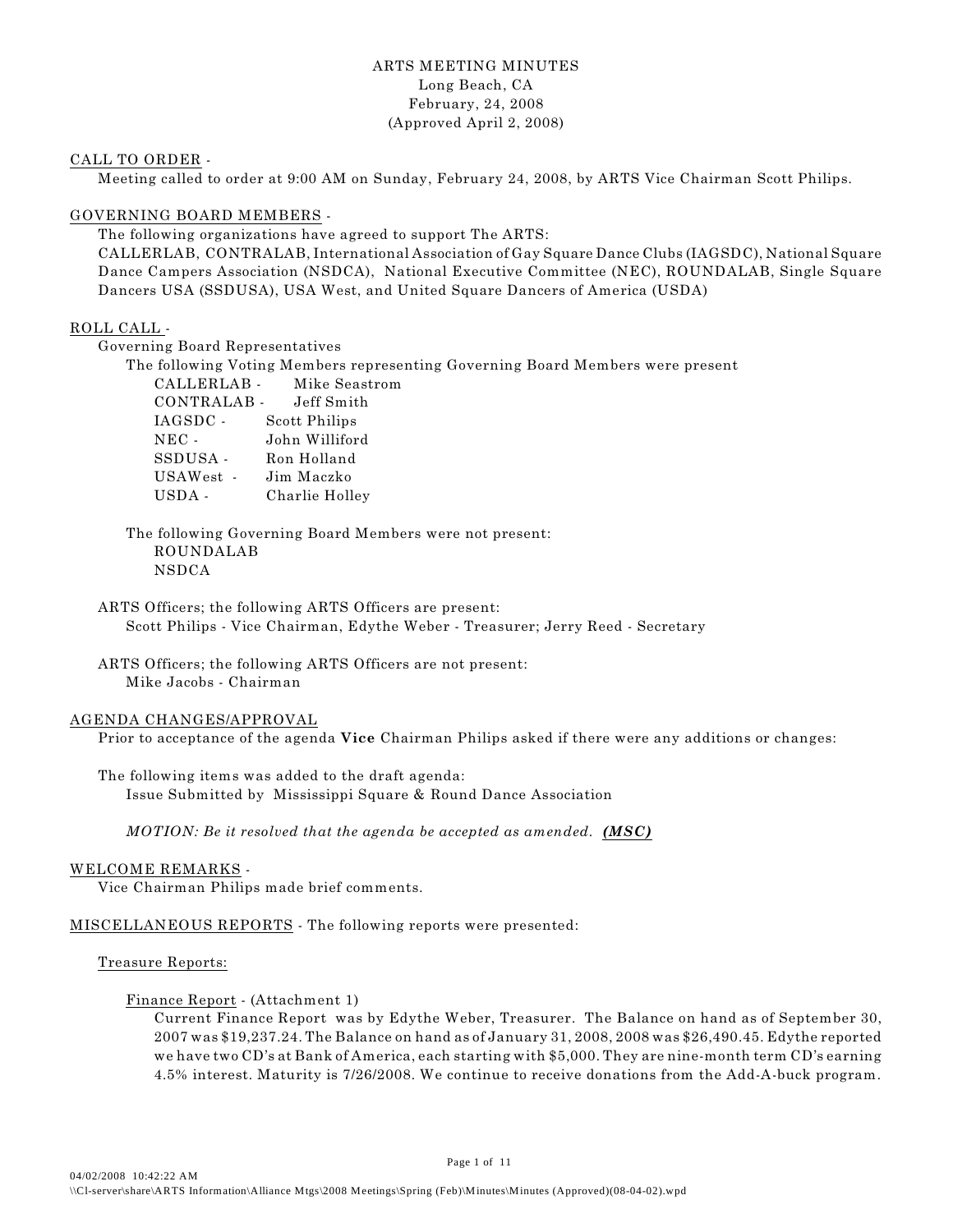## Other Finance Matters -

# ARTS Budget - (FYI)

This item was tabled during the July 2007 meeting and remains on the table.

# ARTS Pins - (FYI)

This item concerns the sale status of the ARTS pins. The Treasurer reported Jim Maczko & Patty Wilcox have pins to sell. There are no plans to order more pins.

# Magnetic Signs - (FYI)

This item concerns the sale status of the magnetic signs. The Treasurer reported the following still have signs: Patty Wilcox, Jim Maczko, Jerry Reed, and Jim & Edythe Weber. Edythe asked that if anyone has had to discard defective signs to let her know.

# T-Shirts and Caps - (FYI)

This item concerns the sale. Edythe reported she & Jim plan to set up a table at the Dance America dance to sell the remaining stock.

# Dance America (Donation) - (FYI)

This item concerns a donation from the Canaveral Squares Square Dance Club in Rockledge, FL. Jerry Reed presented a letter and check in the amount of \$855.00 from the club

# Reports from past meetings -

Copies of the minutes of the past meetings are available on the ARTS web site:

October 2002 (Cocoa Beach, FL); January 2003 (Washington, DC); Summer (June) 2003 ARTS Alliance Meeting (Oklahoma City, OK); Fall (October)2003 ARTS Planning Meeting (Orlando, FL); Spring (March) 2004 ARTS Meeting (Portland, OR); Summer (June) 2004 ARTS Meeting (Denver, CO); Fall (October)2004 ARTS Meeting (Orlando, FL); Spring (February) 2005 ARTS Meeting (San Antonio, TX); Summer (June) 2005 ARTS Meeting (Portland, OR); Fall (October) 2005 ARTS Meeting (Orlando, FL); April 2006 (Charlotte, NC); June 2006 (San Antonio, TX), October 2006 (Orlando, FL); March 2007 (Alexandria, VA); July 2007 (Charlotte, NC), October 2007 (Orlando, FL)

## Confirm Actions by the ARTS Board & Officers Since the Last Meeting - (Attachment 2)

This item concerns a discussion and vote to confirm the actions taken by the ARTS Governing Board and the ARTS Officers since the October 2007 meeting. The attached list of these actions needs to be reviewed and confirmed. The following MOTION is submitted for consideration:

*MOTION: Be it resolved that the actions taken by the ARTS Governing Board and Officers since the October 2007 meeting be confirmed. (MSC)*

# NSDC Information - (FYI)

# 57<sup>th</sup> NSDC - Wichita, KS - (FYI)

Jim reported there will be two ARTS seminars staffed by ARTS Officers and Jim Maczko. Jim also asked reps from each of the ARTS Board organizations to participate in a session titled Organizational Round Table. We plan to distribute flyers and information at the convention to help promote the seminars. Jim Weber was authorized to obtain 2000 post card size cards for this purpose. We plan to update the ARTS brochure and ask the  $57<sup>th</sup>$  NSDC staff to place a brochure in each registration package. We plan to have a display in the showcase. David Hubbard is reportedly checking with the headquarters hotel to verify the NEC meeting room will be available for the June 2008 ARTS meeting.

# $58<sup>th</sup> NSDC$  - Long Beach, CA - (FYI)

We plan to have two ARTS seminars. We have provided this information to the Seminar Chairman. More information will be provided to the  $58<sup>th</sup>$  NSDC after the June 2008 ARTS meeting. The plan is for the ARTS Officers and Jim Maczko to staff these seminars. We also plan to have a display in the showcase.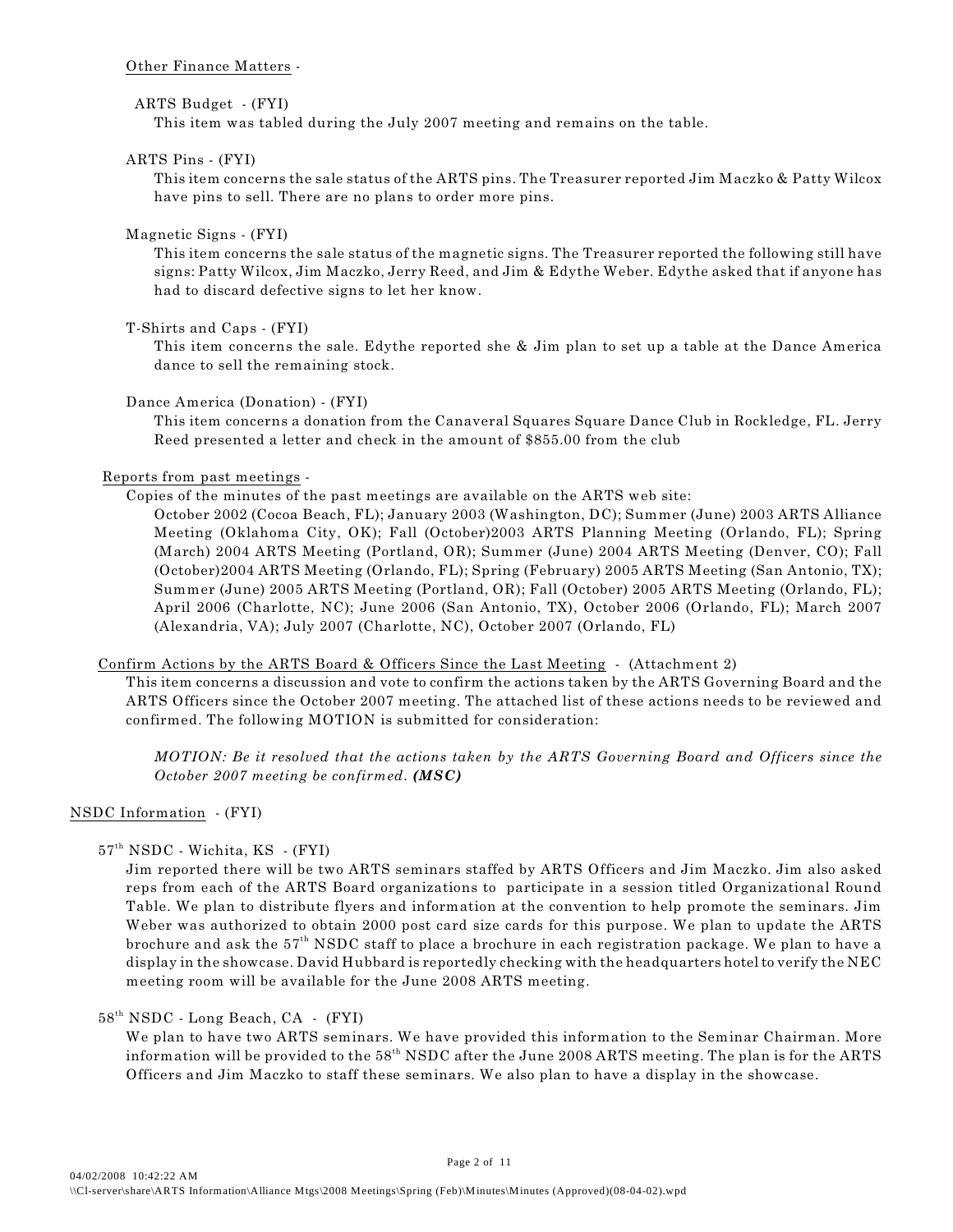There was discussion of purchasing the ad in on the inside cover of each Daily Program Book to advertise the ARTS Seminars. Discussion of this item resulted in the following MOTION:

*MOTION: Be it resolved that the ARTS purchase the ad on the inside cover of each of the three Daily Program Books for the 58<sup>th</sup> NSDC to advertise the ARTS and The ARTS Seminars. The ads will be similar to those purchased for the*  $57<sup>th</sup> NSDC$ *. Approximate cost is expected to be \$500.00 (MSC)* 

#### $59<sup>th</sup> NSDC$  - Louisville, KY - (FYI)

We have had no contact with the  $59<sup>th</sup>$  NSDC staff. During the Fall 2007 ARTS meeting, Gene & Connie Triplett offered to contact the Education Chairman to establish contact with the ARTS Secretary. We have not had any contact from the NSDC. We plan to present information/discussion seminars. We plan to have a display in the showcase.

## $60<sup>th</sup> NSDC - Detroit, MI - (FYI)$

We have had no contact with the  $60<sup>th</sup>$  NSDC staff. During the Fall 2007 ARTS meeting, Gene & Connie Triplett offered to contact the Education Chairman to establish contact with the ARTS Secretary. We have not had any contact from the NSDC. We plan to present information/discussion seminars. We plan to have a display in the showcase.

#### Publicity Ad-Hoc Committee - (Michael Streby, Chairman)

Members, Mike Jacobs, Tim Crawford, Calvin Campbell, and Carter Ackerman

Brief discussion of this item resulted in agreement that this committee is not needed at this time. This item will be removed from future agenda. The items previously reported under this committee have been moved to the "OLD BUSINESS" section of this agenda.

## OLD BUSINESS -

#### Toll Free Telephone Number -

Discussion of this item during the October 2007 ARTS meeting resulted in agreement that the number will be transferred to Cathy & Jeff Smith (CONTRALAB Rep). Discussion of this item revealed there are problems with the transfer. For some reason the calls are being forwarded from Jeff & Cathy's phone back to Streby's. Jeff was asked to investigate the problem and report back to the ARTS secretary.

#### Video Projects - ARTS Publicity -

This item concerns production of a video which would be targeted to existing dancers to help publicize The ARTS, its goals, mission, and accomplishments. There has been little or no progress on production of this video. Discussion of this item resulted in agreement that the project should go forward. The first step is creation of a script which will be used to create the video. Mike Jacobs has agreed to work on the script. The ARTS Secretary will contact Mike. After creation of the script Michael Streby will begin work on creation of the video.

#### Newsletter - (FYI)

This item concerns the ARTS Newsletter which has been published following each ARTS meeting. The editor (Peg Tirrell) will report on the newsletter. The Newsletter is planned to be published after this meeting.

## Publications - (FYI)

This item concerns a list of publications and contact information. Jim Weber, ARTS webmaster, has requested that each Governing Board representative, or someone they designate, review the ARTS website, ARTS Member publications, and look at their publications listed and notify Jim if the listing is complete or if additions or deletions are required. The Reps were requested to review the website and notify Jim to update the ARTS website.

Page 3 of 11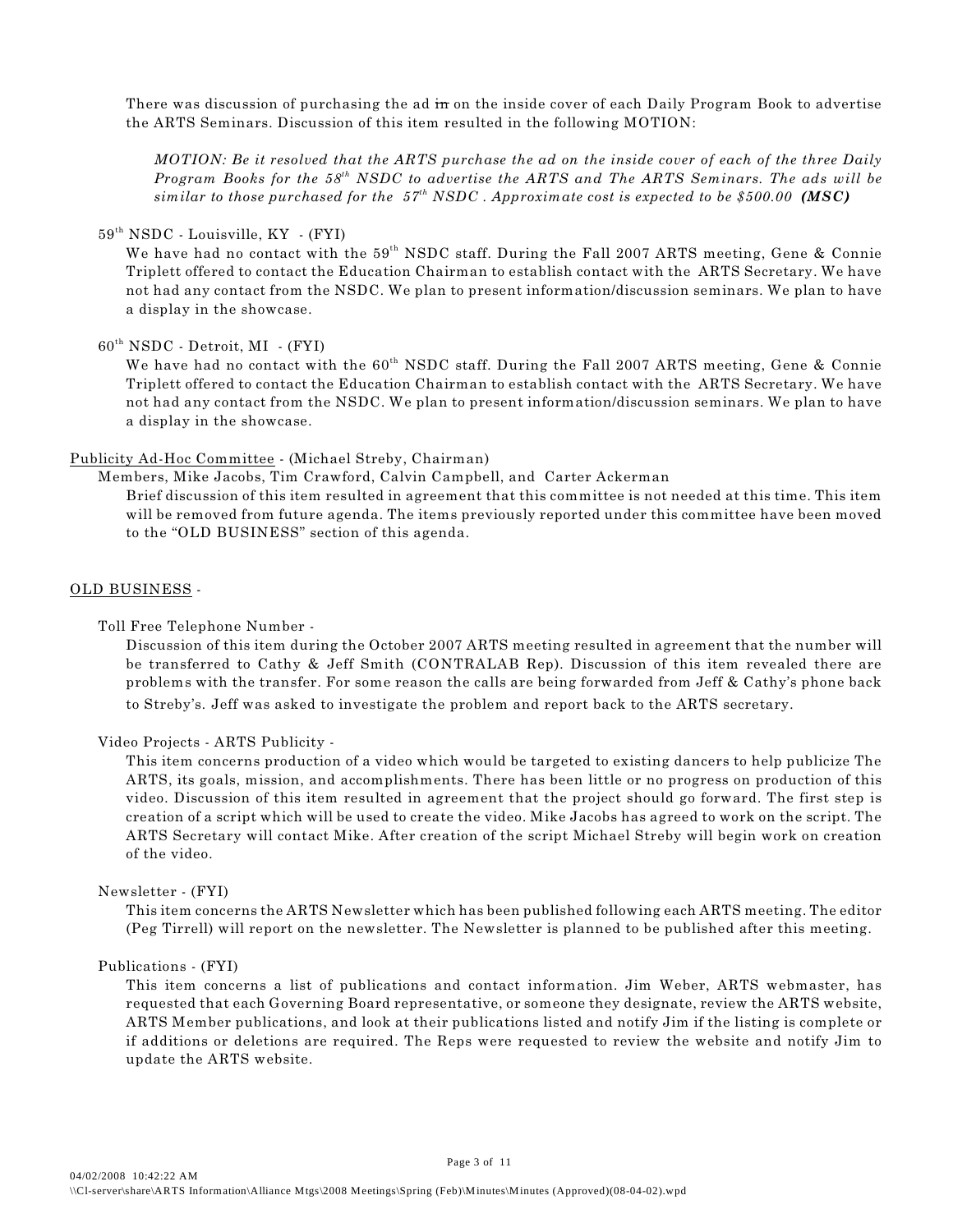## ARTS Tri-Fold Information Brochures -

Discussion of this item resulted in agreement that the brochure will be updated and distributed at the  $57<sup>th</sup>$ NSDC in June 2008. John Williford agreed to contact the  $57<sup>th</sup>$  NSDC to request assistance in putting a brochure in each registration package. We need to find out the deadline for the  $57<sup>th</sup>$  NSDC to receive the brochures so they can be put in the registration package

The update will make the brochure more generic which will allow multi-year use so that we do not need to update every year. Jim Maczko has agreed to work on the update and to coordinate production. During the October 2007 ARTS meeting there was agreement that we will print 25,000 brochures to be distributed as follows: 10,000 to Wichita and the  $57<sup>th</sup>$  NSDC, 10,000 to California to be used for the  $58<sup>th</sup>$  NSDC, and 5,000 to the ARTS office in Cocoa, FL.. This type generic brochure would be valid and useable for several years.

# Ask ARTS - (FYI)

We have published nine Ask ARTS articles. Del Reed needs more input from the ARTS Reps for possible topics. There was agreement that an Ask ARTS article to report on the Dance America dances and thank those who supported the dances should be done. Jim Weber will add a button on the ARTS website to provide a way to submit questions to Del.

# Dancing Backgrounder -

This item concerns the proposal for seven items which was submitted for consideration from the Portland PR company Weber/Shandwick. The items were: A. Sample News Release and How-to Fact Sheet; B. Media Tips and Tricks; C. Square Dancing Backgrounder D. PR/Marketing Success Story Round-up Area; E. Stock Photos on Square, Round and Traditional Dancing; F. Program Recommendations; and G. News Release on Survey Results. This proposal was previously submitted, reviewed, discussed, voted on, and rejected by the Board.

The Board has previously approved implementation of the Square Dancing Backgrounder portion of the proposal. Jim Maczko was authorized to act as the ARTS point of contact for this . project. Jim has been working with Kara Udziela to create the document. The first draft of the document has been submitted to the Officers for initial review. There were some changes made as a result of that review. Jim reported the next step is to obtain photos for use in the document. There is agreement that a signed photo release form is required prior to publication of photos in the document. All ARTS Members are requested to obtain photos and release forms and send the photos to Jim. (NOTE - The ARTS Secretary will find a sample Photo Release Form)

# Incentive Proposal - (FYI)

This item concerns the "Incentive Marketing" plan submitted by Jim & Judy Taylor and Dan McPeek & Judy Winter, to be called The "Group". The Group has made presentations at the 56<sup>th</sup> NSDC and the 2007 USA West conventions. A report from The Group was included with the minutes of the October 2007 ARTS meeting. Jim Maczko reported that The Group has requested funding for their presentation at the  $57<sup>th</sup>$ NSDC.

Limited discussion of this item resulted in the following MOTION:

*MOTION: Be it resolved that the ARTS Board encourage the Incentive Marketing Group to run a local test of the Program on a small scale to help determine feasibility. (MSC)*

(NOTE - The following information was not presented during this meeting, but is presented here to provide the Board with additional information on this item.

Subsequent to the meeting, Jim Maczko reminded the ARTS Secretary that the Board had approved the following MOTIONs during the October 2007 ARTS Meeting:

*MOTION: Be It Resolved That: The ARTS supports a presentation of the Incentive Marketing plan by Jim &Judy Taylor and/or Dan McPeek &Judy Winter at the 57th National Square Dance Convention in Wichita, KS in June 2008. (MSC)*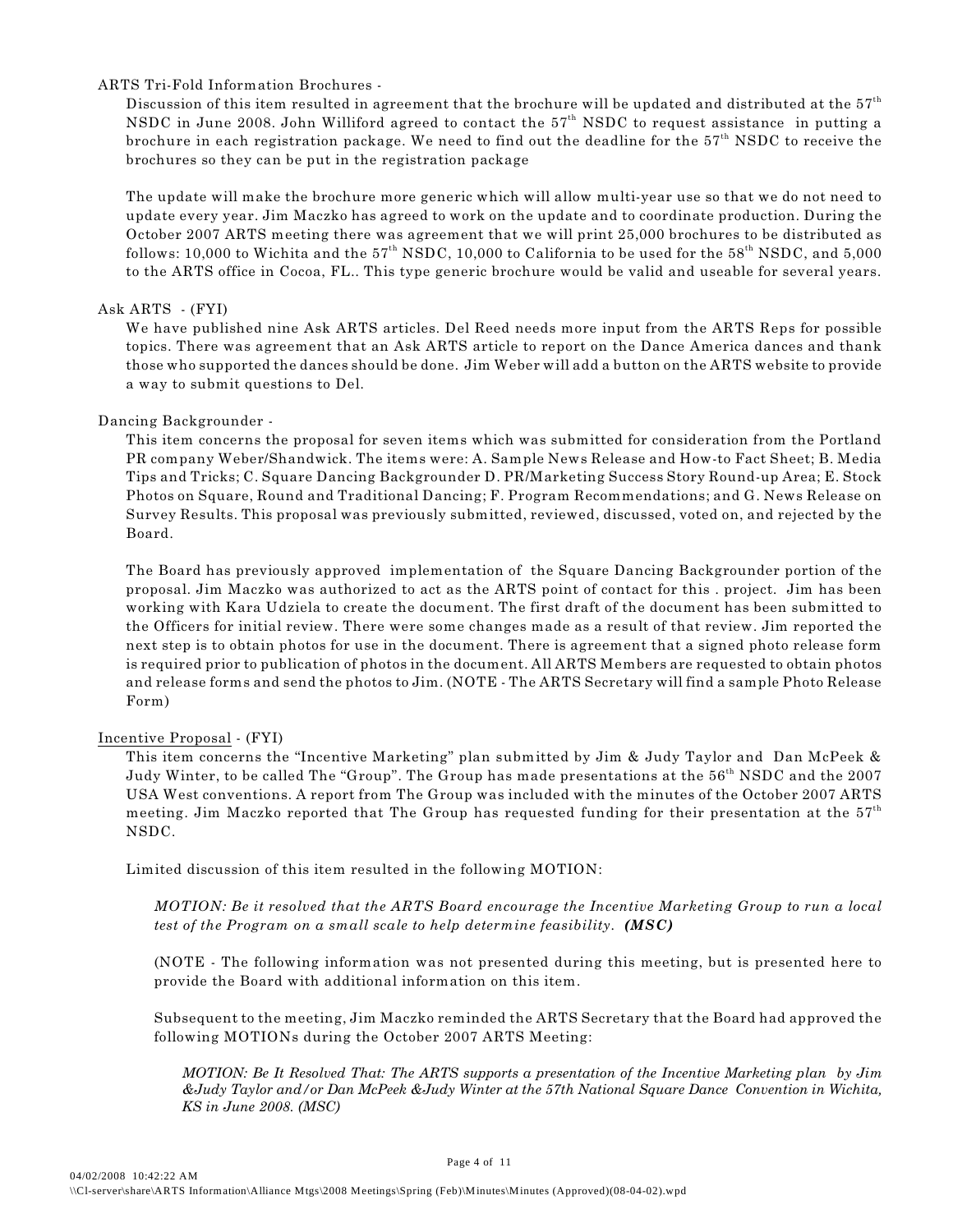Jim Maczko and Jim Weber agreed to follow-up with the "Group" to let them know they have The ARTS support and can include The ARTS in advertising.

*MOTION: Be It Resolved That: The ARTS tentatively authorize expenditure of up to \$750.00 by the Incentive Marketing "Group" (Jim &Judy Taylor and/or Dan McPeek &Judy Winter) to help promote the Incentive Marketing presentation at the 57th National Square Dance Convention in Wichita, KS in June 2008. Review of final proposal from the "Group" and vote on final approval of this expenditure will be done at the Spring (February) 2008 ARTS meeting. (MSC)*

Brief discussion of this item resulted in agreement that The ARTS would not fund the Incentive Marketing Group presentation at the  $57<sup>th</sup> NSDC$ . There was no MOTION to rescind the action taken during the October 2007 ARTS meeting. The ARTS Secretary has initiated action regarding this matter. Additional information will be submitted to the Board as required.

## Nationwide Benefit Dance - (FYI)

This item concerns a series of nationwide fundraising dances to benefit The ARTS. The dances are scheduled for February 29, 2008. All ARTS organizations have been encouraged to help advertise these dances and individuals are encouraged to plan, sponsor, and hold one of these dances. Information and materials to support this effort have been distributed. Several dances have been scheduled. We plan to publish information we receive from the dances in a PR effort and in ASK ARTS articles.

### YTB Travel - (FYI)

The online travel site is on line. Jim Weber reported we are receiving funds from the travel site. However, funds are limited. There was agreement that we should continue to publicize the website and service. Jim Weber reported we are nearly out of the business cards with the information. Discussion of this item resulted in the following MOTION:

*MOTION: Be it resolved that the ARTS Board approve expenditure of funds to print 10,000 business cards with travel information to be used to publicize and advertise the website and service. (MSC)*

Jim Weber will coordinate production of the business cards.

### Website - (FYI)

This item concerns the website for The ARTS. Jim Weber reported the site is up and operating. Links to the Recruiting Plan websites are on the ARTS website. This item will remain on future agenda for the ARTS Meetings.

## ARTS Dancer Survey - (FYI)

This item concerns the dancer surveys which have been done at several events. The latest survey was conducted in Charlotte at the 56<sup>th</sup> NSDC. Michael Streby reported the results of the latest survey were consistent with previous surveys. Discussion of this item resulted in agreement that we need to publicize the results, not only to dancers, but to non-dancers as well. A suggestion was that we provide the raw data to the PR company working on the Backgrounder document to get information about how to format and present the information. Another suggestion was to create a single page summary of the results of the surveys to be used to publicize the information. There was agreement that Jim Maczko will present the information to the PR company to get their input regarding product and cost. There are no plans for any additional surveys at this time.

#### Executive Director -

Previous discussions of this issue have resulted in agreement that the ARTS should, at some future time, hire a person who would perform the duties of an Executive Director. There has been agreement that this issue would stay on the agenda for future discussion. Jim Maczko has begun drafting guidelines and a job description for this person. This item will stay on the agenda for future discussions. Discussion of this item resulted in the following MOTION:

Page 5 of 11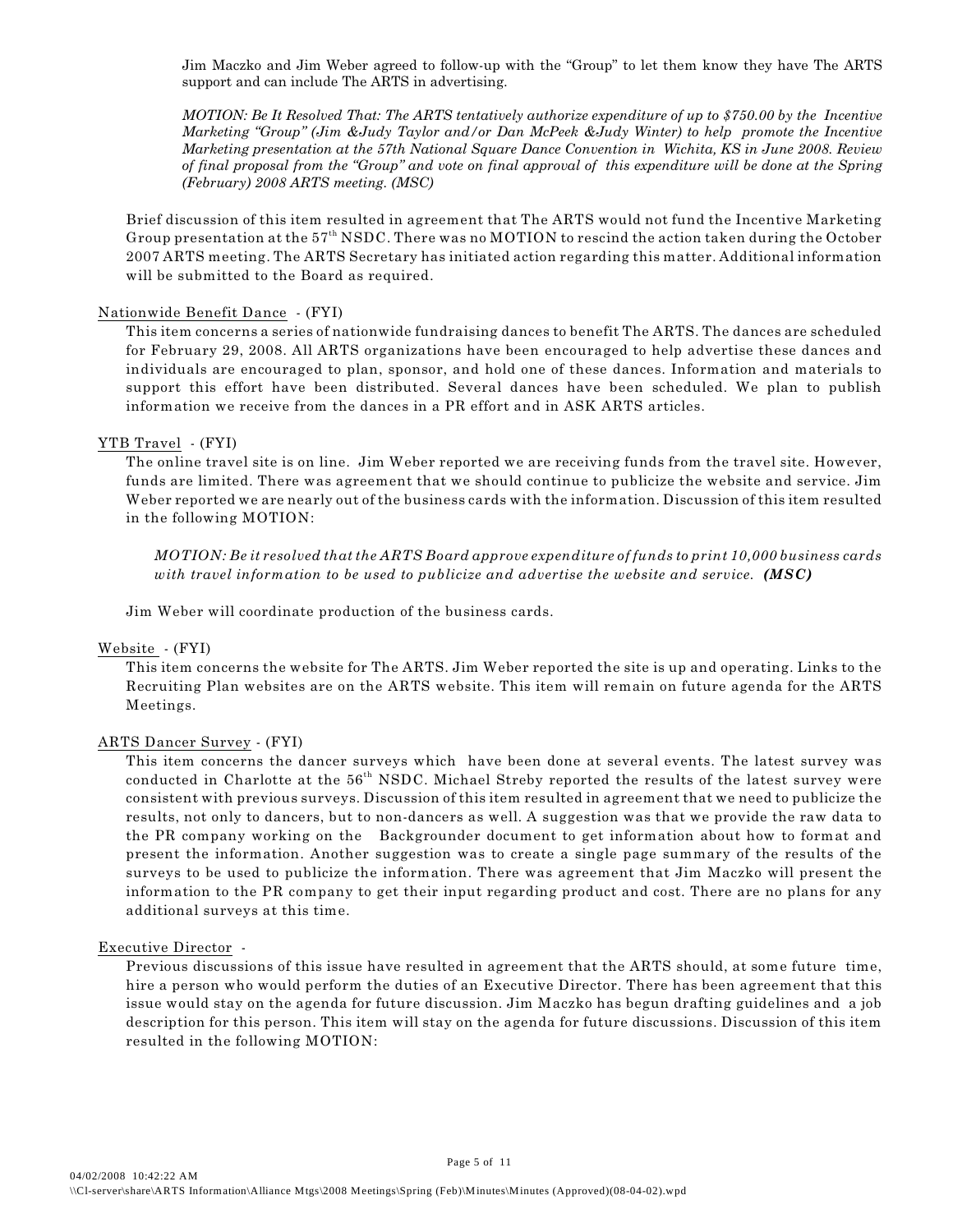# *MOTION: Be it resolved that Jerry Reed be approved as the ARTS Executive Director at a salary of \$100 per month. (MSC)*

Jerry stated he would be honored to accept the position, but would decline any salary at this time. There was agreement that The ARTS will reimburse Jerry for expenses directly related to his duties as Executive Director.

# ARTS Business/Action Plan -

This item concerns a long range Business Plan for the organization to cover up to a ten year time span. Al Shaw drafted the Business Plan, which was approved during the October 2005 ARTS meeting. The plan began in June 2005 and provides milestones through January 1, 2012. The only action under consideration is a "Email tree" to be used to distribute information to the dancing community. The issue of a "mailing tree" is the subject of a separate agenda item. The Dance America dances were on the plan and will be completed by the end of February 2008. The ARTS Secretary sent the Business Plan to the ARTS Reps in November 2007. This item will remain on future agenda. Jerry Reed will review the plan and make a report at the June 2008 ARTS meeting.

## Possible Grant Request Projects -

This item concerns brainstorming by The ARTS Board to identify projects which would be valid candidates for grant requests. Discussion of this item during the October 2007 ARTS meeting resulted in direction to the ARTS Secretary to submit an ARTS LOG to request input from the ARTS Reps and Members to identify a suitable project which would be a valid candidate for a grant request. A professional Grant writer would be hired to work on the grant request for any such project. ARTS LOG 07-1101-004 (ARTS Projects - Grants) was submitted to the ARTS Reps on 01 NOV 07. There was no response to that ARTS LOG. Ron Holland reported on a possible Grant writer who may be able to provide assistance. Ron will contact this person and will bring more information to the group. This item will remain on future agenda.

## Recruiting Plan - (FYI)

This item concerns the recruiting plan accepted by the ARTS Board for presentation to other groups to be modified by other organizations as desired. The Recruiting Plan (as accepted) is posted on the ARTS web site. There was some very preliminary work done on this recruiting plan, however, there was no followup for that preliminary work.

Considerable discussion of this item during the October 2007 ARTS meeting resulted in agreement that a separate web site URL for the following dance forms would be a good idea: 1) Square Dancing, 2) Round Dancing, and 3) Contra Dancing. Jim Weber was authorized to purchase the following: *1) [www.squaredanceamerica.org,](http://www.squaredanceamerica.org,) 2) [www.rounddanceamerica.org,](http://www.rounddanceamerica.org,) and 3) [www.contradanceamerica.org](http://www.contradanceamerica.org)*. The three web sites are online.

## AAHPERD/NDA - (FYI)

This item concerns the American Alliance of Health, Physical Education, Recreation, and Dance (AAHPERD) and the National Dance Association (NDA). The ARTS Board has discussed involvement with AAHPERD and the NDA by Calvin Campbell, CALLERLAB rep to the NDA. He has attended the past four (2004, 2005, 2006, and 2007) AAHPERD/NDA national conventions and has made presentations featuring square dancing. His presentations have been well received and have been modified over the years to meet the needs of the school/physical education teachers. He has made similar presentations at regional meetings. There has been general agreement that these type presentations help to bring more and better awareness of our activity to non-dancers which may help our public image. Discussion of this item during the July 2007 ARTS meeting resulted in approval of a MOTION that The ARTS will provide up to \$1,000 in financial assistance for Calvin Campbell to attend the 2008 AAHPERD national convention to present dance related information in support of the ARTS mission. Calvin has indicated he will not be needing this money.

The NDA is beginning to look for sources which can provide more assistance to school teachers who are involved with providing dance information in schools. Discussion of this item during past ARTS meetings revealed that Calvin's attendance and presentations at the convention has strengthened the connection between the NDA and our activity.

Page 6 of 11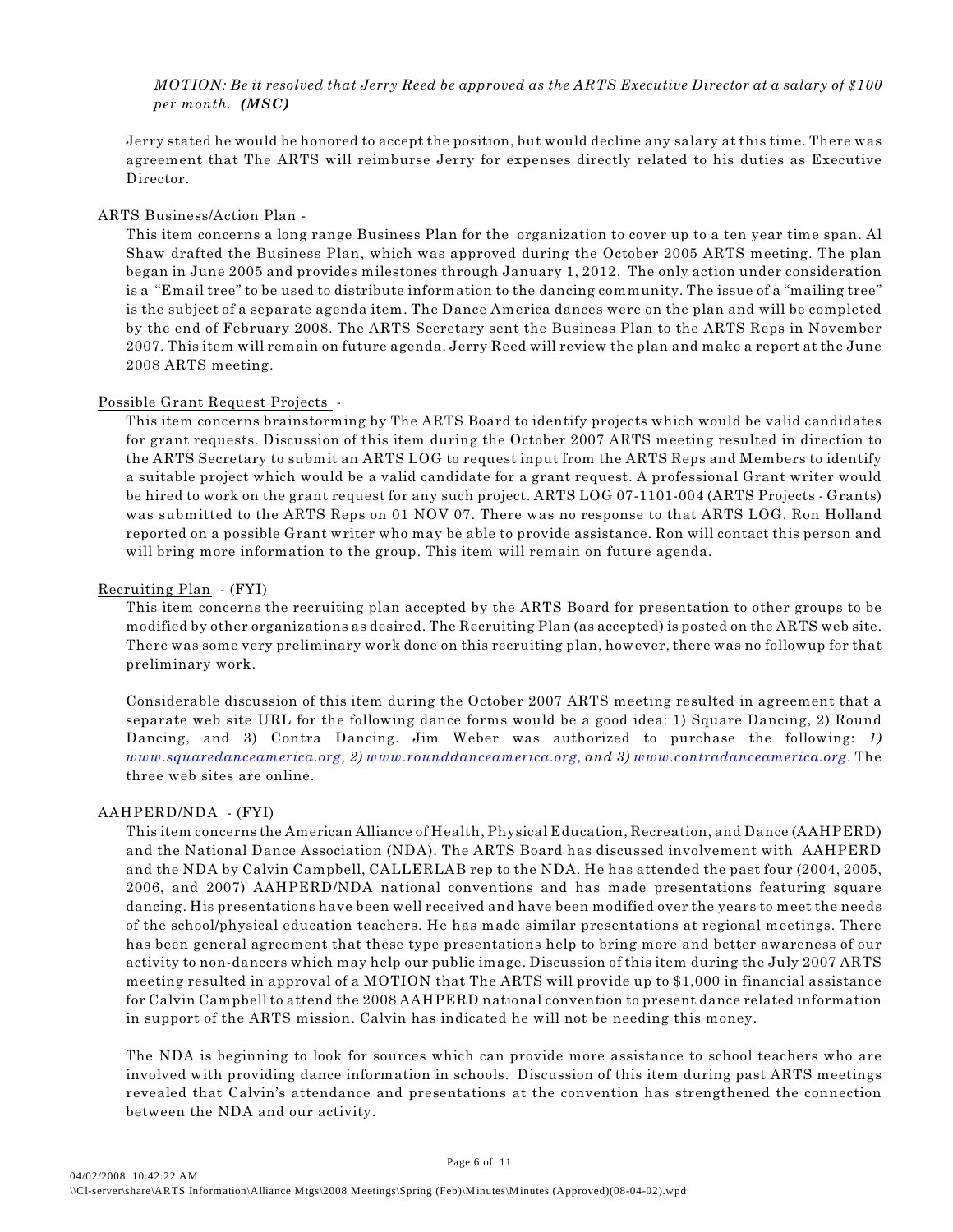The NDA and CALLERLAB have begun discussions regarding holding a training seminar immediately prior to CALLERLAB conventions. This seminar would provide instruction and materials to support dancing in schools. There is also a possibility that Continuing Education Units (CEU) would be earned by school teachers attending the seminar. There will be additional expenses involved with this seminar. Discussion of this seminar is preliminary at this time. Additional discussions between the NDA and CALLERLAB will continue and future seminars may be planned.

## ARTS Publicity/Mass Mailing -

This item concerns how we can publicize the existence, goals, accomplishments, and other information about The ARTS to the dancing community. The goal of this item is to establish an Electronic "Mailing Tree" to help spread the word to the dancing community.

Previous discussions have included a proposal that The ARTS undertake a project to create a mass mailing to ALL dancers, cuers, and callers and others involved with the activity to publicize the accomplishments and activities of The ARTS and to promote a wider recognition of the organization. Such a Mailing Tree system could provide a means for mass distribution of any information to the dance activity. At this time discussions are concentrating on an Electronic Mailing Tree which has the potential to get information to individual dancers.

There has been agreement that the basis for an Electronic "Mailing Tree" would work as follows: 1) The ARTS would maintain an Email list for each state or region representatives, 2) Email from The ARTS would be sent to these Representatives, 3) These Representatives would send the message on to a distribution under them, 3) The people on this distribution list would send the message on to the distribution list under them, 4) This process would continue until the message is delivered to individual people. There has been agreement that procedures and guidelines need to be developed for implementation of this system.

Jim Weber has provided guidelines for creation of such an Electronic distribution system. This information has been provided to the ARTS reps for review, consideration, and discussion. The plan was to complete review of the draft guidelines prior to the February 2008 ARTS meeting. This review was NOT accomplished.

There was agreement on the following points 1) The guidelines should be posted on the ARTS website, 2) The ARTS Secretary should coordinate initial work to get started on this system, 3) Jim Weber & Charlie will work to get information to the USDA with a proposal that the USDA create a tri-fold or other document to explain how the Mailing Tree will be organized and implemented.

# Donation From Playground Association - (FYI)

This item concerns the \$10,000 donation to the ARTS from the Playground Area Square & Round Dance Association (PASRDA). The donation was received and the (PASRDA) has been presented with a Lifetime ARTS Membership. This item will be removed from future agenda.

# Mini-ARTS Meetings -

This item concerns a proposal that The ARTS provide financial assistance to clubs, associations, or other groups which host meetings which bring dancers, callers, cuers, and others together to discuss various aspects and concerns facing the dance activity. The goal of such meetings would be to exchange ideas, debate, and possibly agree on plans of action to help meet the goal of increasing the number of dancers. The proposal for financial assistance includes a provision that a Grant Fund would be created to fund this proposal. Additionally, financial help would be possible if the group sponsoring such a meeting included publicity, information, and presentations about The ARTS, in additional to the other topics to be discussed and presented. Another provision of this proposal is that the financial assistance may be in the form of matching funds, or some other such provision.

There has been agreement that the ARTS Secretary would submit an ARTS LOG to gather input from the ARTS Reps. This input would be submitted to the ARTS Officers who would draft a proposal to be presented to the Board for review and discussion. The ARTS Secretary cannot find any record of submitting this issue to the Board. The secretary will take action to submit this item to the Board.

Page 7 of 11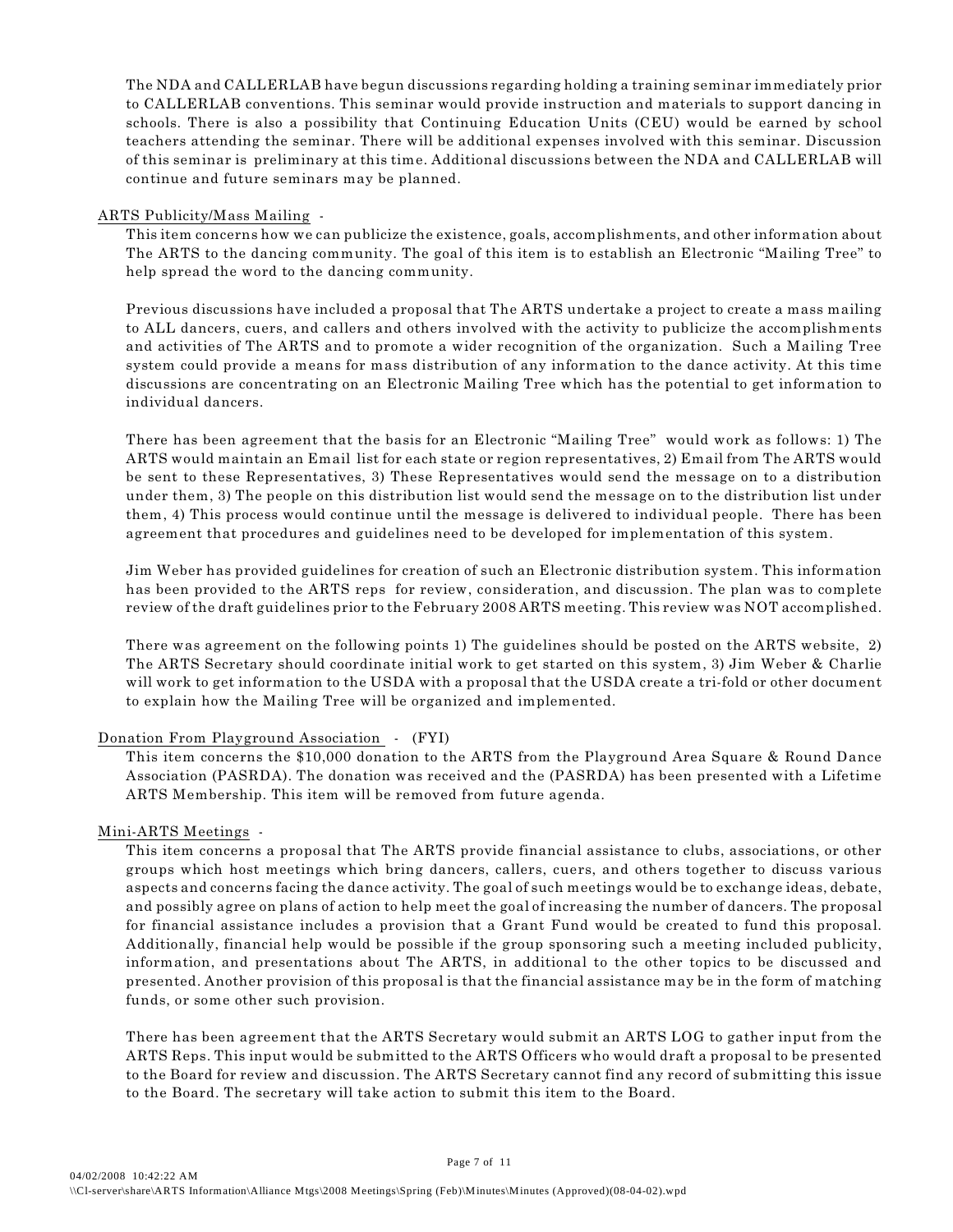The following were assigned to the Ad-Hoc Committee: Lyle & Jean Beck, Jim & Edythe Weber, and Jerry & Del Reed. Unfortunately, the ARTS Secretary did not followup on this item to get the proposal completed. Action will be taken to complete the proposal prior to the June 2008 ARTS meeting.

## CONTRA 101 (FYI)

This item concerns a project by CONTRALAB to create materials to support introduction and teaching of CONTRA dancing. Jeff Smith reported the project is well underway and progressing very well. A draft copy has been created and will be reviewed and edited. They are researching music to be used with this project and will provide CDs to go with the materials. This item will be on future agendas.

## Bylaws Amendment -

This item concerns a proposed Amendment to the Bylaws to remove the Universal Round Dance Council (URDC) from the Bylaws. Discussion of this item during the October 2007 ARTS meeting resulted in agreement that a MOTION would be submitted by ARTS LOG for discussion and vote. If approved by the ARTS LOG, the amendment would be voted on for final approval at this meeting.

ARTS LOG 07-1102-001 (Bylaws Amendment - Remove URDC) was submitted to review, discuss, and vote on a proposed Bylaws Amendment to remove the Universal Round Dance Council (URDC) from the Bylaws. That ARTS LOG was approved. Discussion of this item resulted in the following MOTION:

*MOTION: Be It Resolved That: The ARTS Bylaws be amended to delete the Universal Round Dance Council – (URDC) from Article III – Members; Section 1 – Class of Members; A. Governing Board and from Article III – Members; Section 2 Membership Eligibility and Admission Procedures. (MSC)*

Jim Maczko will update the Bylaws and send the revised Bylaws to the ARTS Secretary for distribution.

## NEW BUSINESS -

# Dance Promotion Brochure -

This item concerns a suggestion from Terri Lowder that a new brochure designed to promote dancing be created. The purpose would be to be part of a nationwide advertising campaign to help update the image of square dancing and promote the many benefits. The suggestion indicates the current brochure is outdated and that a new brochure needs to picture dancers of different ages and include women wearing prairie skirts. The request is that The ARTS investigate developing a brochure and possibly a video to use in such venues as a state fair booth or conferences. Discussion of this item resulted in agreement that the current brochure is just fine and is being ordered and used. The ARTS Secretary will contact Terri to let her know the Board discussed this item and has determined that revision of the brochure is not needed at this time and that the ARTS is working on a video.

## Item From Mississippi -

This item concerns a message from the Mississippi Square and Round Dance Association. The message reads: " Our concept of square dancing is that it is good clean fun and should not be promoted in any other way. We do not think it is appropriate for ARTS to have a gay-lesbian group on its Board. Further, we think you will find the majority of square dancers agree."

Discussion of this item resulted in agreement that no action will be taken in response to this message. A response stating the board's position will be sent to the Mississippi group.

## Next Meeting -

The next meeting is scheduled to start at 9:00 AM on Sunday, June 29, 2008 in Wichita, KS in the (TBD Location). The hotel is located at (TBD). The ARTS Secretary will be providing additional information prior to the meeting. The meeting will be held immediately following the  $57<sup>th</sup>$  NSDC in Wichita, KS. As agreed by the ARTS Governing Board, The ARTS will host future meetings.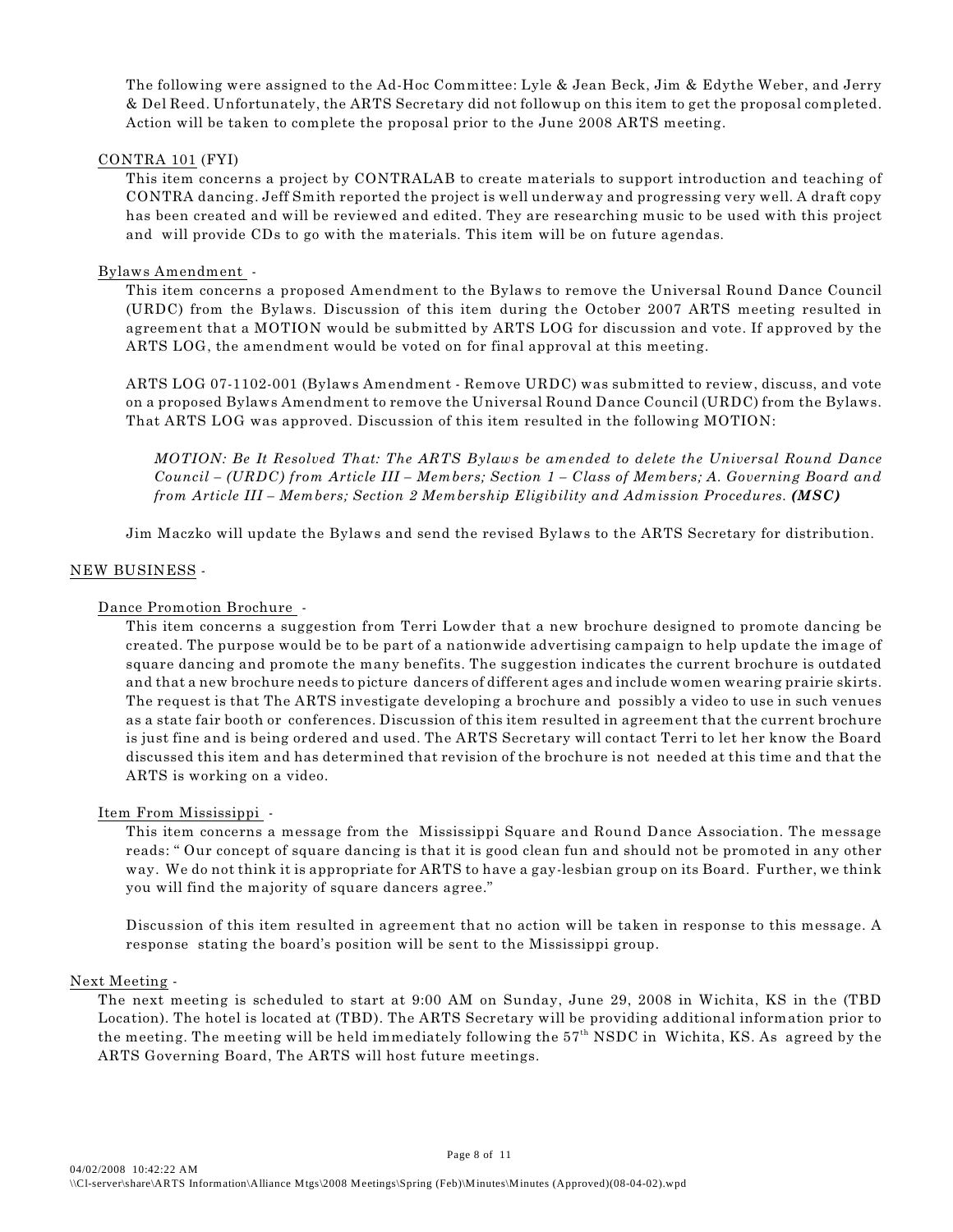# ADJOURNMENT -

The meeting adjourned a12:15 PM on Sunday, February 24, 2008

Submitted by,

Jerry L. Reed ARTS Secretary

Transcribed from audio Approved by ARTS LOG 08-0229-001 (April 2, 2008)

Page 9 of 11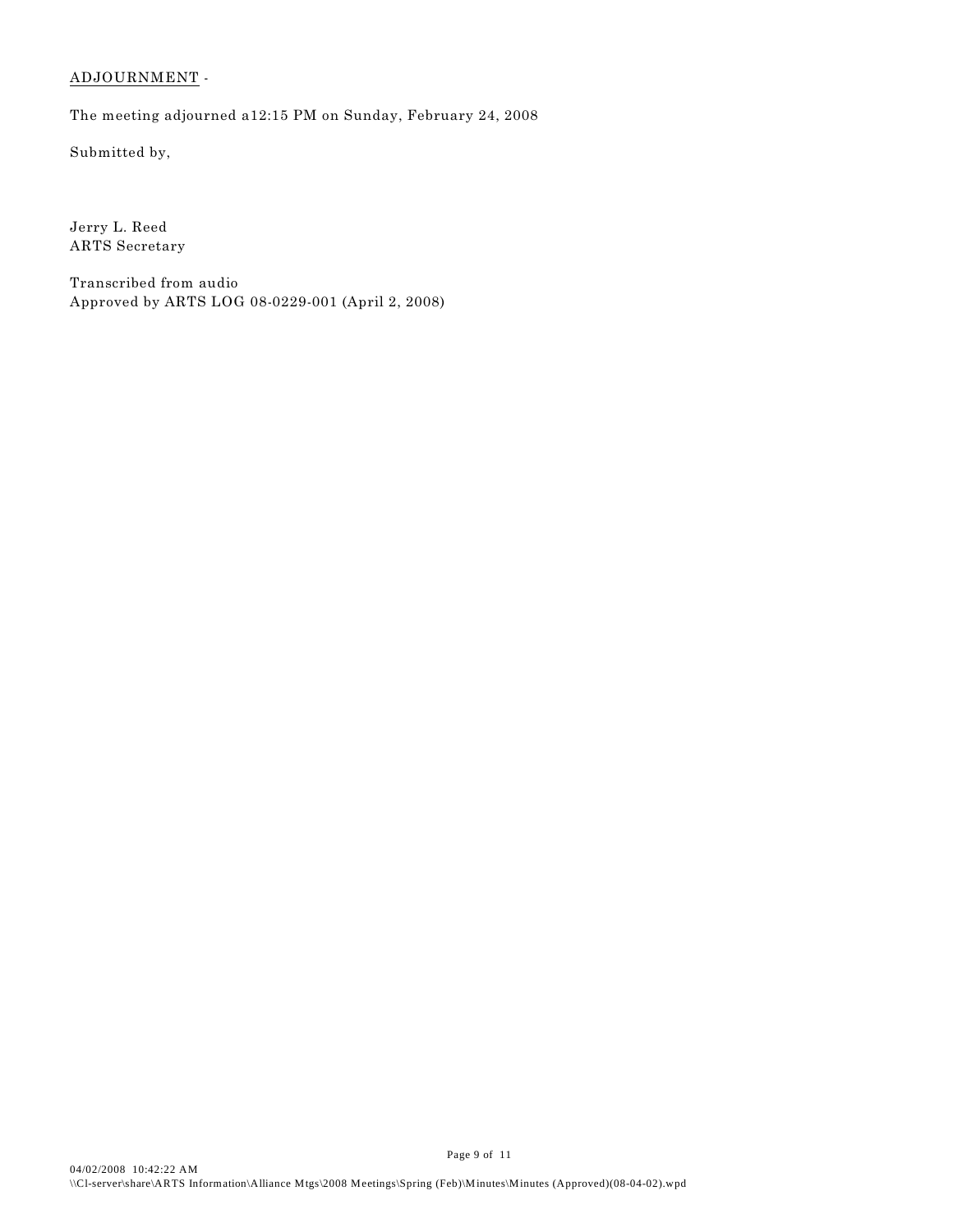# **02/21/08 Alliance of Round Traditional and Square Dance Inc Financial Statement October 1, 2007 - January 31, 2008**

| <b>Beginning Balance October 1, 2007</b>            | \$19,237.24 |  |
|-----------------------------------------------------|-------------|--|
| <b>Income</b>                                       |             |  |
| <b>YTB Travel Royalties</b>                         | 53.62       |  |
| Add-a-Buck                                          | 192.00      |  |
| <b>Lapel Pins Sales</b>                             | 45.00       |  |
| <b>Donations</b>                                    | 11,500.00   |  |
| <b>Dues</b>                                         |             |  |
| <b>Associate Dues</b>                               | 100.00      |  |
| <b>Individual Dues</b>                              | 50.00       |  |
| <b>Total Dues</b>                                   | 150.00      |  |
| <b>Interest</b>                                     | 73.84       |  |
| <b>Total Income</b>                                 | 12,014.46   |  |
| <b>Expense</b>                                      |             |  |
| <b>PR Services</b>                                  | 3,125.00    |  |
| <b>Advertising</b>                                  | 506.25      |  |
| <b>Grant Funds</b>                                  | 500.00      |  |
| <b>Internet &amp; Web Related Expenses</b>          | 310.50      |  |
| <b>Meeting Expense</b>                              | 319.50      |  |
| <b>Total Expense</b>                                | 4,761.25    |  |
| <b>Ending Balance January 31, 2008</b>              | \$26,490.45 |  |
| \$16,416.61 - Checking<br>\$5,036.92 - 1 9-month CD |             |  |

**\$5,036.92 - 1 9 month CD**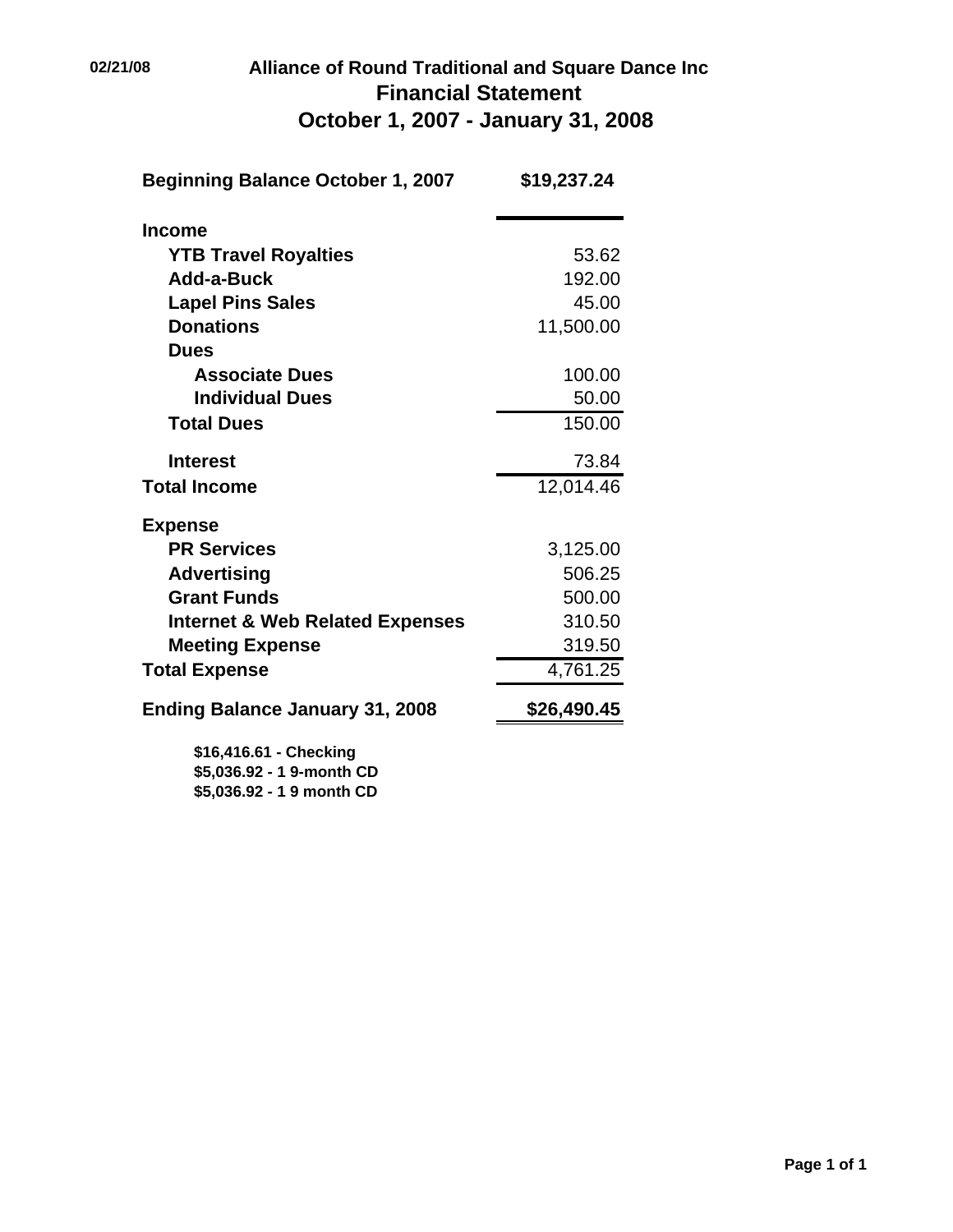#### **02/21/08 Alliance of Round Traditional and Square Dance Inc Income and Expense Detail October 2007 through January 2008**

|                                            | <b>Type</b>        | Date                     | Name                                   | Memo                                                             | Amount              |
|--------------------------------------------|--------------------|--------------------------|----------------------------------------|------------------------------------------------------------------|---------------------|
| <b>Income</b>                              |                    |                          |                                        |                                                                  |                     |
| <b>YTB Travel Royalties</b>                |                    |                          |                                        |                                                                  |                     |
|                                            | Deposit<br>Deposit | 10/26/2007<br>10/26/2007 | <b>YTB Travel</b><br><b>YTB Travel</b> | <b>YTB</b> royalties<br><b>YTB</b> royalties                     | 29.11<br>10.98      |
|                                            | Deposit            | 11/08/2007               | <b>YTB Travel</b>                      | <b>YTB Royalties</b>                                             | 13.53               |
| <b>Total YTB Travel Royalties</b>          |                    |                          |                                        |                                                                  | 53.62               |
| Add-a-Buck                                 |                    |                          |                                        |                                                                  |                     |
|                                            | Deposit            | 12/29/2007               | Missouri Fed of Sq/Rd Dn Clubs         | Add-A-Buck/State Fest Donation                                   | 167.00              |
| <b>Total Add-a-Buck</b>                    | Deposit            | 12/29/2007               | Fiesta De La Cuadrilla                 | Add-A-Buck/Festival donation                                     | 25.00<br>192.00     |
|                                            |                    |                          |                                        |                                                                  |                     |
| <b>Lapel Pins Sales</b>                    |                    |                          |                                        |                                                                  |                     |
|                                            | Deposit<br>Deposit | 10/26/2007<br>10/26/2007 | Wilcox, P<br>Weber, Jim & Edythe       | Lapel pins - Wilcox<br>Lapel pins - Weber                        | 20.00<br>25.00      |
| <b>Total Lapel Pins Sales</b>              |                    |                          |                                        |                                                                  | 45.00               |
| <b>Donations</b>                           |                    |                          |                                        |                                                                  |                     |
|                                            | Deposit            | 10/26/2007               |                                        | <b>Account Opening Balance</b>                                   | 5,000.00            |
|                                            | Deposit            | 10/26/2007               |                                        | <b>Account Opening Balance</b>                                   | 5,000.00            |
|                                            | Deposit            | 10/26/2007               | 56th National Sq Dn Convention         | Donation from 56th NSDC raffles                                  | 1,000.00            |
| <b>Total Donations</b>                     | Deposit            | 11/08/2007               | <b>USDA</b>                            | USDA donation                                                    | 500.00<br>11,500.00 |
|                                            |                    |                          |                                        |                                                                  |                     |
| Dues<br><b>Associate Dues</b>              |                    |                          |                                        |                                                                  |                     |
|                                            | Deposit            | 12/29/2007               | Folk Rd & Sq Dn Fed/North Carolina     | Assoc dues - Folk Rd/Sq Dn Fed of N                              | 100.00              |
| <b>Total Associate Dues</b>                |                    |                          |                                        |                                                                  | 100.00              |
| <b>Individual Dues</b>                     |                    |                          |                                        |                                                                  |                     |
|                                            | Deposit            | 10/26/2007               | Kittle, Si & Marilyn                   | Indiv dues - Kittle                                              | 50.00               |
| <b>Total Individual Dues</b>               |                    |                          |                                        |                                                                  | 50.00               |
| <b>Total Dues</b>                          |                    |                          |                                        |                                                                  | 150.00              |
|                                            |                    |                          |                                        |                                                                  |                     |
| Interest                                   | Deposit            | 12/31/2007               |                                        | Deposit                                                          | 36.92               |
|                                            | Deposit            | 12/31/2007               |                                        | Deposit                                                          | 36.92               |
| <b>Total Interest</b>                      |                    |                          |                                        |                                                                  | 73.84               |
| <b>Total Income</b>                        |                    |                          |                                        |                                                                  | 12,014.46           |
|                                            |                    |                          |                                        |                                                                  |                     |
| <b>Expense</b><br><b>PR Services</b>       |                    |                          |                                        |                                                                  |                     |
|                                            |                    |                          |                                        | Public Relations/Graphic Design                                  |                     |
|                                            | Check              | 01/04/2008               | Vibrance PR                            | for 2-pg backgrounder                                            | 3,125.00            |
| <b>Total PR Services</b>                   |                    |                          |                                        |                                                                  | 3,125.00            |
| Advertising                                |                    |                          |                                        |                                                                  |                     |
|                                            |                    |                          |                                        | 3 inside front cover ads in Daily                                |                     |
| <b>Total Advertising</b>                   | Check              | 01/04/2008               | 57th NSDC                              | programs for NSDC                                                | 506.25<br>506.25    |
|                                            |                    |                          |                                        |                                                                  |                     |
| <b>Grant Funds</b>                         |                    |                          |                                        |                                                                  |                     |
| <b>Total Grant Funds</b>                   | Check              | 11/07/2007               | CONTRALAB.                             | Grant for Contra 101 book and cd's                               | 500.00<br>500.00    |
|                                            |                    |                          |                                        |                                                                  |                     |
| <b>Internet &amp; Web Related Expenses</b> |                    | 11/07/2007               |                                        |                                                                  | 79.95               |
|                                            | Check<br>Check     | 11/07/2007               | Deerfield Hosting<br>Deerfield Hosting | Standard Plus Hosting - 1 year<br>squaredanceamerica.org/9 years | 71.55               |
|                                            | Check              | 11/07/2007               | Deerfield Hosting                      | rounddanceamerica.org/10 years                                   | 79.50               |
|                                            | Check              | 11/07/2007               | Deerfield Hosting                      | contradanceamerica.org/10 years                                  | 79.50               |
| Total Internet & Web Related Expenses      |                    |                          |                                        |                                                                  | 310.50              |
| <b>Meeting Expense</b>                     |                    |                          |                                        |                                                                  |                     |
| <b>Total Meeting Expense</b>               | Check              | 11/07/2007               | Reed, Jerry                            | Room charge - Oct 2007 mtg                                       | 319.50<br>319.50    |
|                                            |                    |                          |                                        |                                                                  |                     |
| <b>Total Expense</b>                       |                    |                          |                                        |                                                                  | 4,761.25            |
|                                            |                    |                          |                                        |                                                                  | 7,253.21            |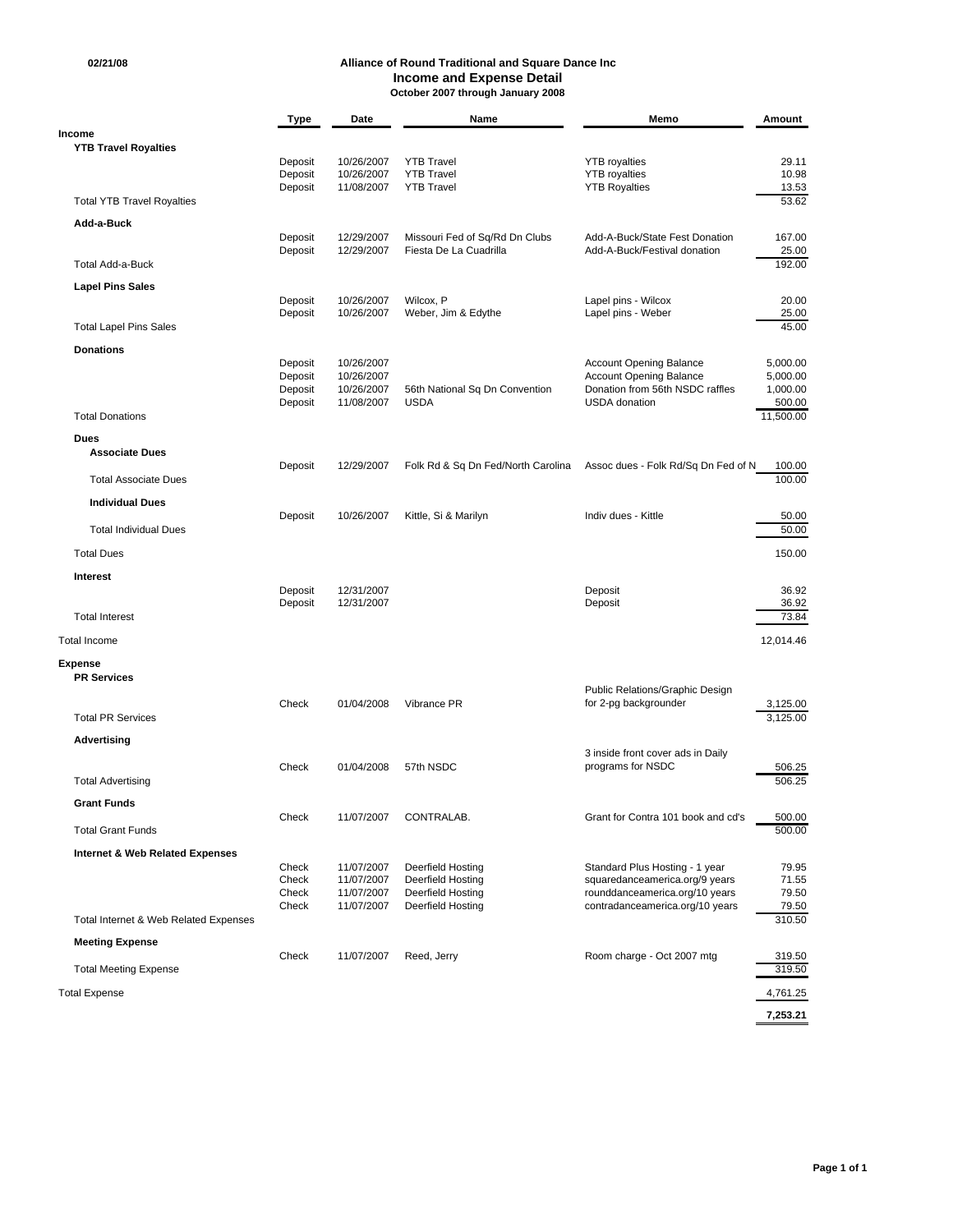# **Alliance of Round Traditional and Square Dance Inc Profit & Loss by Class**

 **October 2007 through January 2008**

|                                            | Oct '07 - Jan 08 |
|--------------------------------------------|------------------|
| <b>Income</b>                              |                  |
| <b>YTB Travel Royalties</b>                | 53.62            |
| Add-a-Buck                                 | 192.00           |
| <b>Lapel Pins Sales</b>                    | 45.00            |
| <b>Donations</b>                           | 11,500.00        |
| <b>Dues</b>                                |                  |
| <b>Associate Dues</b>                      | 100.00           |
| <b>Individual Dues</b>                     | 50.00            |
| <b>Total Dues</b>                          | 150.00           |
| <b>Interest</b>                            | 73.84            |
| <b>Total Income</b>                        | 12,014.46        |
| <b>Expense</b>                             |                  |
| <b>PR Services</b>                         | 3,125.00         |
| Advertising                                | 506.25           |
| <b>Grant Funds</b>                         | 500.00           |
| <b>Internet &amp; Web Related Expenses</b> | 310.50           |
| <b>Meeting Expense</b>                     | 319.50           |
| <b>Total Expense</b>                       | 4,761.25         |
| Net Income                                 | 7,253.21         |